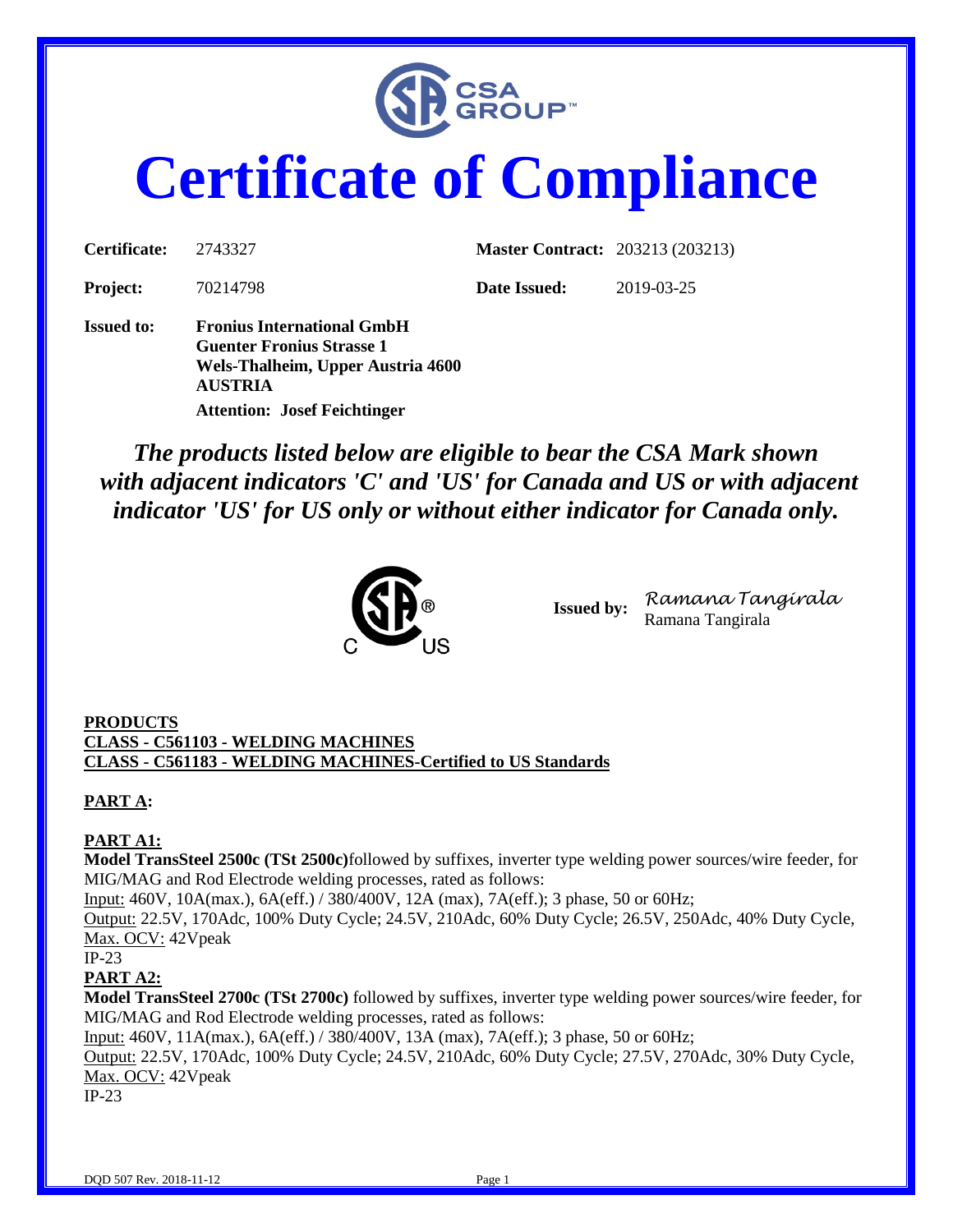

**Certificate:** 2743327 **Project:** 70214798 **Master Contract:** 203213 **Date Issued:** 2019-03-25

## **PART B: PART B1:**

**Model TransSteel 2500c (TSt 2500c) (MV)** (alternate name: "FAN PROTON MIG+ 250C")followed by suffixes, inverter type welding power sources/wire feeder, for MIG/MAG and Rod Electrode welding processes, rated as follows:

For 3 phase application:

Input: 460V, 14A(max.), 9A(eff.) / 230V, 26A(max), 17A(eff.); 3 phase, 50 or 60Hz;

Output: 22.5V, 170Adc, 100% Duty Cycle; 24.0V, 200Adc, 60% Duty Cycle; 26.5V, 250Adc, 40% Duty Cycle, For 1 phase application:

Input: 240V, 34A(max.), 20A(eff.); 1 phase, 50 or 60Hz;

Output: 22.5V, 170Adc, 100% Duty Cycle; 24.0V, 200Adc, 60% Duty Cycle; 26.5V, 250Adc, 35% Duty Cycle, Max. OCV: 42Vpeak

IP-23

# **PART B2:**

**Model TransSteel 2700c (TSt 2700c) (MV)** followed by suffixes, inverter type welding power sources/wire feeder, for MIG/MAG and Rod Electrode welding processes, rated as follows:

For 3 phase application:

Input: 460V, 11A(max.), 6A(eff.) / 230V, 22A(max), 12A(eff.); 3 phase, 50 or 60Hz;

Output: 22.5V, 170Adc, 100% Duty Cycle; 24.0V, 200Adc, 60% Duty Cycle; 27.5V, 270Adc, 40% Duty Cycle, For 1 phase application:

Input: 240V, 34A(max.), 20A(eff.); 1 phase, 50 or 60Hz;

Output: 22.5V, 170Adc, 100% Duty Cycle; 24.0V, 200Adc, 60% Duty Cycle; 26.5V, 250Adc, 35% Duty Cycle, Max. OCV: 42Vpeak

IP-23

### **PART C: ACCESSORIES for Model "TransSteel 2500c" and "TransSteel 2700c":**

Remote control units employed in conjunction with power source TransSteel 2500c and TransSteel 2700c: TR2000, TR3000

### **PART D:**

**Model TransSteel 2700c MV (TSt 2700c MV)** followed by suffixes, inverter type welding power sources/wire feeder, for MIG/MAG, Rod Electrode and TIG welding processes, rated as follows: For 3 phase application: Input: 460V, 12A(max.), 7A(eff.); 3 phase, 50 or 60Hz; Output: 23.3V, 185Adc, 100% Duty Cycle; 24.8V, 215Adc, 60% Duty Cycle; 27.5V, 270Adc, 30% Duty Cycle, Input: 230V, 23A(max.), 13A(eff.); 3 phase, 50 or 60Hz; Output: 22.5V, 170Adc, 100% Duty Cycle; 24.0V, 200Adc, 60% Duty Cycle; 27.5V, 270Adc, 30% Duty Cycle, For 1 phase application: Input: 240V, 29A(max.), 19A(eff.); 1 phase, 50 or 60Hz; Output: 22.5V, 170Adc, 100% Duty Cycle; 25.0V, 220Adc, 35% Duty Cycle Max. OCV: 85Vpeak IP-23